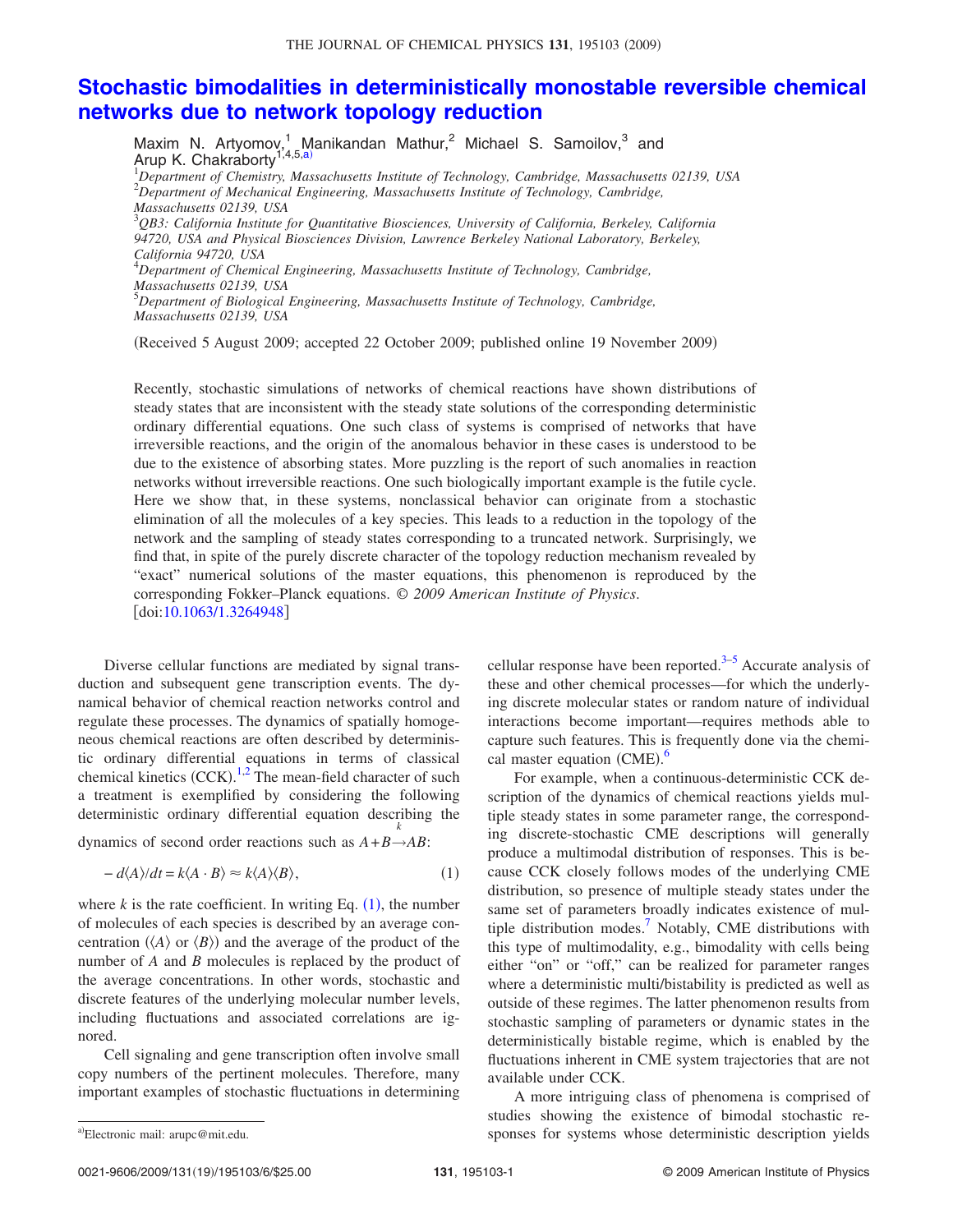

FIG. 1. Stochastic simulations for networks  $(1)$  and  $(2)$  with parameters  $k_X$  =0.01,  $k_X$  =0.01,  $k_Y$  =300, and  $k_Y$  =10. Steady-state distribution of molecules Y is shown.

monostable solutions for all parameter ranges. Two types of reaction networks in this class have been reported. One is comprised of systems with absorbing states (i.e., systems comprised of irreversible chemical reactions). It was recently demonstrated that the necessary and sufficient conditions for such a system to exhibit purely stochastic bimodal responses are the existence of more than one absorbing state and feedback loops characterized by distinct time scales.<sup>4</sup> One interesting account attempting to unify considerations of chemical networks subject to fluctuations and time-scale separations has been published recently.<sup>8</sup> The focus of this paper is on chemical reaction networks without absorbing states, e.g., networks comprised of reversible chemical reactions, which exhibit bimodal stochastic responses when a deterministic treatment is devoid of instabilities in any parameter range.

An example of such a system is obtained by considering the following simple birth-death process for a species  $X$ :<sup>9,10</sup>

$$
\phi \underset{k_{\text{X}}}{\rightleftarrows} X, \tag{2}
$$

The rate constants in Eq.  $(2)$  can be chosen such that at steady state there are only few molecules of X present. This reaction can then be coupled to a fast "indicator" reaction as shown below:

$$
X \rightarrow X + Y; \quad Y \rightarrow \phi
$$
 (3)

Species X gives birth to species Y with rate  $k<sub>Y</sub>$ , and Y can be degraded with the rate  $k_{-Y}$ . If the rate constants  $k_{Y}$  and  $k_{-Y}$ are chosen to be much larger than  $k_X$  and  $k_{-X}$ , an adiabatic concentration of Y is established corresponding to the particular value of X being sampled stochastically. When a small number of X molecules is present, on average, one can see the signature of the discreteness of X in multiple peaks appearing in the steady-state probability distribution of Y (see Fig. 1, simulations carried out with standard Gillespie algorithm<sup>11</sup>), provided that the rates of the reactions  $(3)$  are fast enough that peaks in the steady-state distribution of Y are resolved. The "indicator reaction" effectively amplifies the discrete nature of the molecules of X which is why this scenario can be called the "discreteness amplification" scenario for obtaining multipeaked distributions for deterministically monostable systems. A particular example of this scenario that was presented in Ref. 9 can be obtained from the reaction schemes  $(2)$  and  $(3)$  by restricting possible numbers of X molecules to zero or one. Referring to the state with  $X=0$  as the inactive state of a gene and  $X=1$  as the active state, a bimodal distribution of cellular response is obtained for conditions where the adiabatic limit is approached.

Our focus is on a different class of chemical reaction networks without absorbing states that can exhibit purely stochastic bimodalities. Kinetic schemes in this class have been described previously, $12$  but the underlying reason for a bimodal stochastic response in the absence of any deterministic instabilities remained unclear. Here, we show that a previously unreported phenomenon, network topology reduction, is one of the mechanisms that could result in this unusual behavior.

We start by considering the following simple chemical reaction network:

$$
N + N \underset{k_2}{\rightleftarrows} A + N, \quad N \underset{k_4}{\rightleftarrows} A, \tag{4}
$$

$$
A \underset{k_6}{\rightleftarrows} B. \tag{5}
$$

The deterministic kinetic equations for this system are

$$
\frac{dN}{dt} = -k_1 N^2 + k_2 N A - k_3 N + k_4 A,
$$
  

$$
\frac{dA}{dt} = k_1 N^2 - k_2 N A + k_3 N - k_4 A - k_5 A + k_6 B,
$$
 (6)

$$
\frac{dE}{dt} = k_5 A - k_6 B.
$$

Equation  $(6)$  makes clear that the quadratic equation obtained for steady-state concentrations of  $A$  (or  $B$ ) can only result in a single stable fixed point for all possible values of the rate parameters. Stochastic simulation of this reaction network for some choices of parameter values, however, yields a bimodal response for the number of *B* molecules (Fig. 2). This phenomenon cannot be explained by the arguments described above in the "amplification of discreteness" scenario.

One of the peaks in the bimodal distribution in Fig. 2 corresponds to the monostable deterministic steady state solution of Eq. (6), but the other is different. The explanation for this unexpected stochastic bimodality can be found by considering the time courses of the concentrations of *N* and B simultaneously (Fig. 2, inset). One notices that values of *B* corresponding to the peak that is not centered around the deterministic solution (i.e.,  $B \sim 27$ ) are sampled when the number of molecules of *N* in the system accidentally, by way of stochastic fluctuations, becomes zero. In this situation, the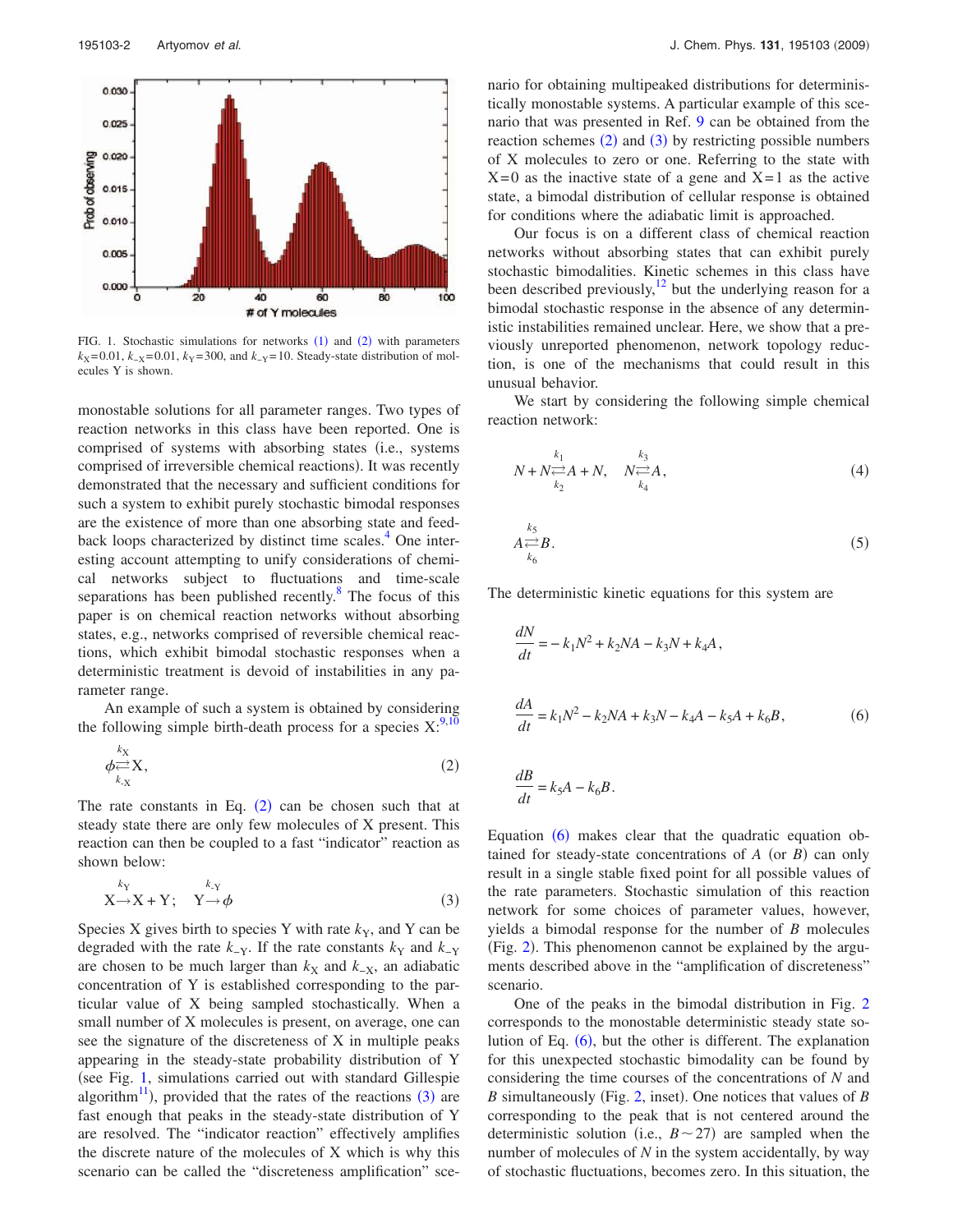

FIG. 2. Stochastic Simulations of the networks (3) and (4) with parameters  $k_1=0.1$ ;  $k_2=10$ ;  $k_3=13$ ;  $k_4=0.03$ ;  $k_5=100$ ;  $k_6=10$ ; and  $N+A+B=30$ . Steadystate distribution of molecules *B* is shown. Peak at  $B \sim 27$  corresponds to steady-state of reduced network, while peak at  $B \sim 15$  corresponds to steady state of the complete network. Inset: time course of simulations shown for *N*  $(\text{red})$  and  $B$   $(\text{black})$  species.

reaction network effectively reduces in size because all reactions, where *N* is among the reactants cannot occur, which leads to certain kinetic degrees of freedom otherwise available to the system to be temporarily "frozen out," subsequently constraining it onto a smaller dynamical manifold. The latter may potentially display different temporal or stationary features, thus contributing another behavioral mode to discrete-stochastic reaction network properties that may then be reflected in the overall species state distribution.

While a general analytical investigation of specific CME mechanisms underlying such phenomena is substantially outside the scope of this work and would need to be further addressed/discussed elsewhere, the described mechanism provides a compelling example of how this type of deviant chemical and biochemical dynamics can arise even in seemingly simple reaction mechanisms, making them relevant for *in vivo* and *in vitro* applications. For example, of the six reactions in the scheme described by Eqs.  $(4)$  and  $(5)$  only three are still possible if *N* is eliminated. If parameters are chosen appropriately, this reduced network may be realized for a sufficient amount of time to allow sampling of its steady state, with the second peak in the bimodal response shown in Fig. 2 corresponding to it. The only way for the system to escape from being "trapped" or "frozen" in the reduced network is through the occurrence of a reaction that produces *N*, i.e., the one that converts *A* to *N* here.

Another notable case of stochastic bimodality in a reversible chemical system has been considered by Samoilov *et al.*<sup>12</sup> and by Miller and Beard<sup>13</sup> in the much-studied and biochemically ubiquitous futile cycle, $1,3$  which interconverts X and  $X^*$  with the help of enzymes  $E_+$  and  $E_-$  according to the standard Michaelis–Menten mechanism, with  $E_{+}$  subject to noise  $(9)$ :



FIG. 3. Steady-state probability distribution, for the reaction networks (7)–(9) with parameters  $k_1$ =40;  $k_2$ =10<sup>4</sup>;  $k_3$ =10<sup>4</sup>;  $k_{-1}$ =200;  $k_{-2}$ =100;  $k_{-3}$ =5000;  $k_{21}$ =10;  $k_{-21}$ =5;  $k_{22}$ =10;  $k_{-22}$ =0.2; X+X<sup>\*</sup>=2000; and E<sub>−</sub>=50 (same as Ref. 12) and  $E_+ + N = 30$  (red),  $E_+ + N = 35$  (black), and  $E_+ + N = 40$  (blue).

$$
X + E_{+} \stackrel{k_{+1}}{\underset{k_{+2}}{\rightleftharpoons}} X \cdot E_{+} \stackrel{k_{+3}}{\longrightarrow} X^{*} + E_{+},
$$
\n(7)

$$
X^* + E \rightleftharpoons \sum_{k_{-2}}^{k_{-1}} X^* \cdot E \xrightarrow{k_{-3}} X + E \tag{8}
$$

In Ref. 12, it has been shown that inducing a particular class of monomodal stationary distributions on the forward enzyme  $E_{+}$  in the Michaelis–Menten regime may cause this deterministically monostable (for all parameter ranges<sup>14</sup>) process to undergo a noise-induced bifurcation, with the ensuing system response resulting in a bimodal distribution on  $X$  and  $X^*$ . While such deviant behavior could potentially be brought about by a range of external processes imparting the prescribed distribution on  $E_{+}$ , the specific example considered in  $(12)$  achieved the required nonlinearity of noise appearing in the system of reactions  $(7)$  and  $(8)$  by having it coupled to a "noise generator" reaction mechanism of type  $(4)$  (or reaction  $(9)$  below)

$$
N + N \underset{k_{-21}}{\overset{k_{21}}{\rightleftharpoons}} E_+ + N \quad N \underset{k_{-22}}{\overset{k_{22}}{\rightleftharpoons}} E_+.
$$
 (9)

The deterministic steady-state equations for the reaction system  $(7)$ – $(9)$  are polynomials of up to sixth order and it is not straightforward to show that there is no bistability for *all* possible sets of rate constants. This can be circumvented by using the topological rules described by Feinberg and co-workers,<sup>15</sup> which allow us to conclude that the system cannot admit more than one positive steady-state, regardless of parameter values. However, a bimodal steady-state distribution of X (and  $X^*$ ) was found in Ref. 12 for a fully discrete-stochastic description of this chemical network in a narrow range of parameters (Fig. 3). Just like in the simple example considered previously, the behavior of the generator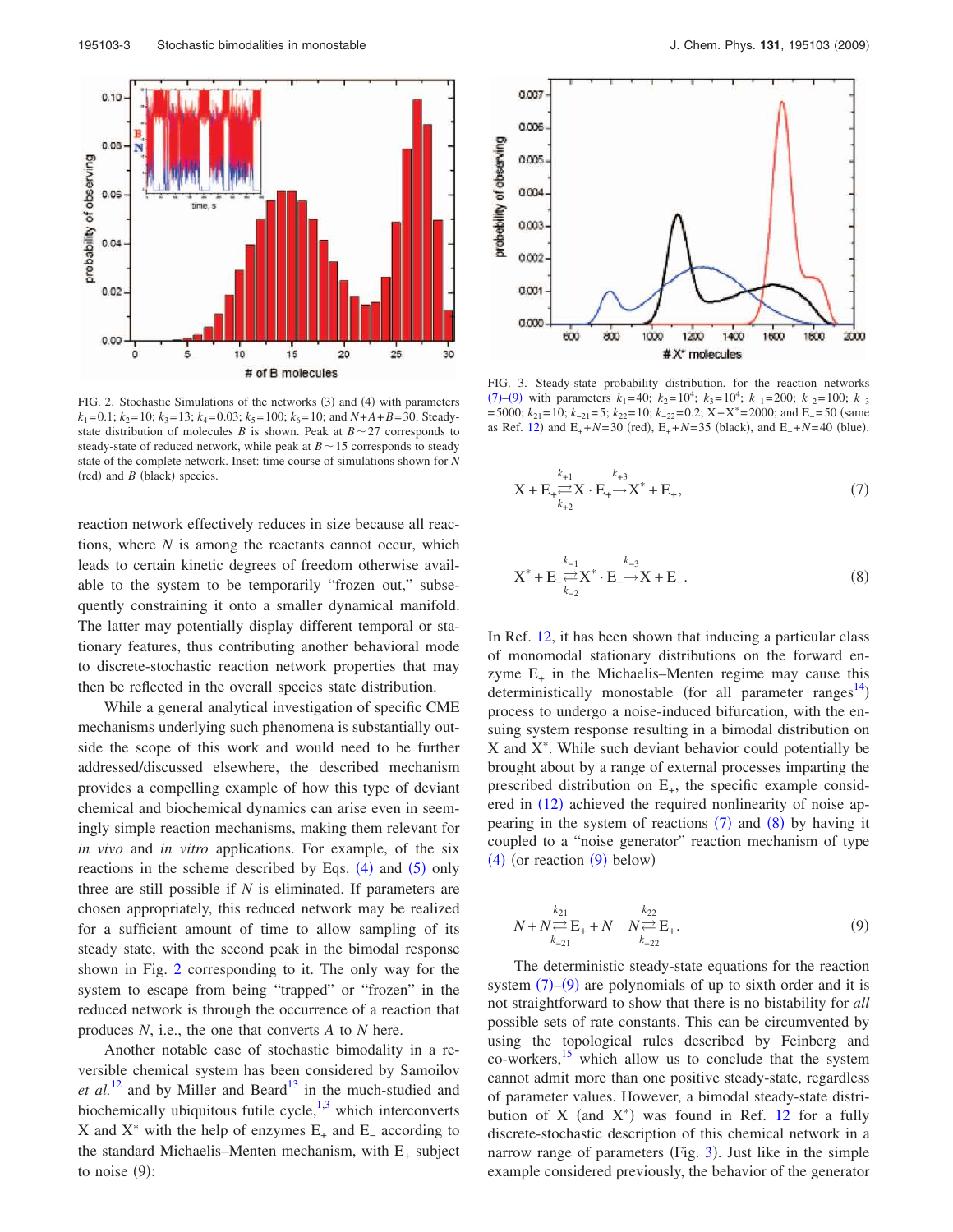reaction (9) may be viewed as having two network topologies. For nonzero values of  $N$ , the complete network  $(7)$ – $(9)$ is explored and a peak around its steady state solution emerges. However, when the number of molecules of *N* stochastically becomes zero—the effective topology is reduced similar to that of mechanism  $(4)$  and  $(5)$  (see Fig. 3).

The necessary conditions for observing bimodality due to network topology reduction is that the steady-states for complete and reduced topologies are sufficiently different so that two distinct peaks can be resolved. The other necessary condition is that the system stays "arrested" in the reduced topology for a time scale sufficient for sampling its steady state. Samoilov *et al.*<sup>12</sup> may have achieved this for the driver reaction (9) by "kinetically" arresting the system in the reduced topology by setting  $k_{-22}$  Eq. (9) to be smaller than reaction rates pertinent for the reduced network  $(7)$  and  $(8)$ . Since reaction  $k_{-22}$  is the only possible way to return from the reduced topology to the complete network, this kinetic restriction fulfils the second necessary requirement.

The strong constraints on the possible range of system parameters able to support the bimodality observed by Samoilov *et al.*<sup>12</sup> could be related to the violation of the second necessary condition above, which requires that the system be able to spend sufficient time in the *N*=0 state and that is possible only for a relatively small number of *N* molecules in the steady-state. Therefore, the observed bimodality disappears in Samoilov *et al.*<sup>12</sup> when increasing the number of molecules of *N* participating in the reaction. For  $N+E_{+}=40$ , the peak around  $X=790$  corresponding to reduced topology becomes very small compared with the situation when  $N+E_+ = 35$  (Fig. 3). In spite of the fact that the peaks are well separated, the reduced topology is rarely sampled because fluctuations leading to  $N=0$  are rare and the time spent in this state is short when  $N_{\text{tot}}$  is large.

When decreasing the number of molecules of *N* in the system, steady-state concentrations for complete and reduced topologies are very close to each other, and cannot be resolved in the simulation. For  $N+E_{+}=35$ , one sees two distinct peaks corresponding to  $X = 1602$  (complete system) and  $X=1120$  (reduced topology). However, for  $N+E_+ = 30$ , steady-states for the full and reduced topologies are X  $=1766$  and  $X=1639$ , respectively. These peaks cannot be resolved completely due to intrinsic noise of the level  $\pm 70$ molecules at steady-state conditions (Fig. 3). With further decrease in concentration, the two peaks merge into one.

We next turn to the possibility of treating systems of this type with continuous approximation methods, particularly the Fokker–Planck equation. The interest is stimulated by the fact that bimodality in this class of systems occurs due to special behavior at the single point where *N*=0. Is *N*=0 still a special point when *N* can take on noninteger values in a continuous approximation?<sup>16</sup> For arbitrary small *N*, as long as it is not exactly 0, the effective topology is still the complete topology of the network, and the effect of the second attractor is not obvious.

Consider again the simplest kinetic schemes  $(4)$  and  $(5)$ featuring the network-topology reduction induced bimodality. The corresponding master equation

$$
\frac{dP_{n,a,b}(t)}{dt} = -\{k_1n(n-1) + k_2na + k_3n + k_4a + k_5a + k_6b\}P_{n,a,b}(t) + k_1n(n+1)P_{n+1,a-1,b}(t) + k_2(a+1)(n-1)P_{n-1,a+1,b}(t) + k_3(n+1)P_{n+1,a-1,b}(t) + k_4(a+1)P_{n-1,a+1,b}(t) + k_5(a+1)P_{n,a+1,b-1}(t) + k_6(b+1)P_{n,a-1,b+1}(t),
$$
\n(10)

can be transformed into a Fokker–Planck equation according to standard rules, $\frac{16}{16}$  and after taking care of conservation of mass law  $n+a+b=T$  becomes

$$
\frac{\partial P(n,a,t)}{\partial t} = \frac{\partial}{\partial n} [f_1(n,a)P(n,a,t)] + \frac{\partial}{\partial a} [f_2(n,a)P(n,a,t)]
$$

$$
+ \frac{1}{2} \frac{\partial^2}{\partial n^2} [f_3(n,a)P(n,a,t)]
$$

$$
+ \frac{\partial^2}{\partial a \partial n} [f_4(n,a)P(n,a,t)]
$$

$$
+ \frac{1}{2} \frac{\partial^2}{\partial a^2} [f_5(n,a)P(n,a,t)], \qquad (11)
$$

$$
f_1 = k_1 n^2 - k_2 na + k_3 n - k_4 a,
$$
  
\n
$$
f_2 = -k_1 n^2 + k_2 na - k_3 n + k_4 a + k_5 a - k_6 (T - a - n),
$$
  
\n
$$
f_3 = k_1 n^2 + k_2 na + k_3 n + k_4 a,
$$
  
\n
$$
f_4 = -k_1 n^2 - k_2 na - k_3 n - k_4 a,
$$
  
\n
$$
f_5 = k_1 n^2 + k_2 na + k_3 n + k_4 a + k_5 a + k_6 (T - a - n).
$$
  
\n(12)

The time dependent partial differential Eq.  $(10)$  was solved numerically with reflecting boundary conditions and the steady state distribution was determined in the very long time limit. In Fig. 4 the numerical solution of the Fokker– Planck equation is shown along with the steady-state distribution obtained from the stochastic simulations. Two virtually coinciding curves represent smoothed probability histogram at steady state. The height of the surface at point with coordinates  $A$  and  $N$  (both integer) is the probability of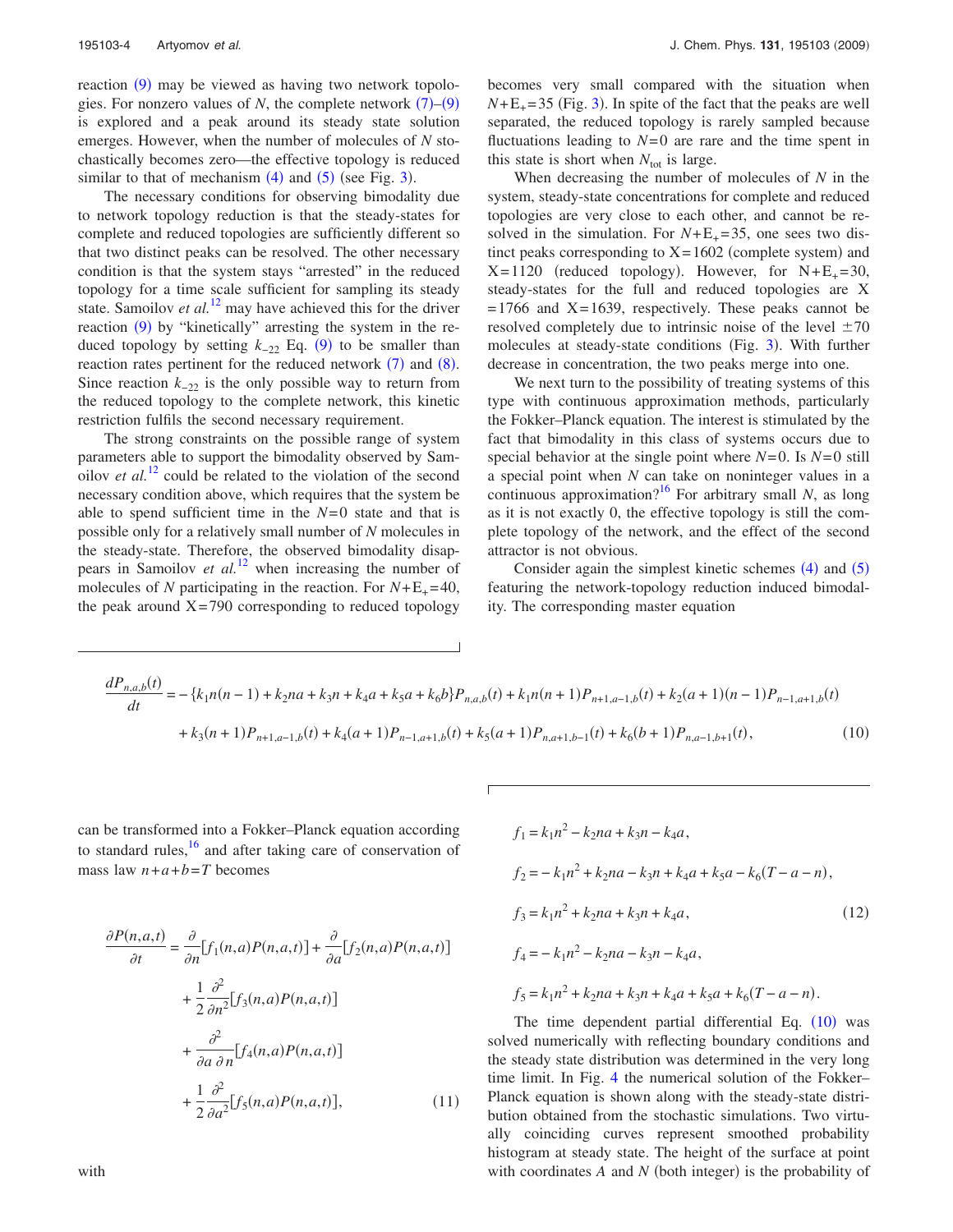

FIG. 4. Numerical solution of the Fokker-Planck Eq. (10) at infinite time, coinciding with results of stochastic simulations for networks  $(11)$  and  $(12)$ with the same parameters as Fig. 3 and  $E_{+} + N = 30$ . Numerical solution was discretized as explained in the text in order to compare it with results of stochastic simulations.

having *A* and *N* molecules at steady state. In order to plot numerical solution of the Fokker–Planck equations in this manner, the continuous function  $P(a,n)$  was binned into discrete probabilities [e.g.,  $P(A=2, N=5) = \int_{1.5}^{2.5} da \int_{4.5}^{5.5} dn P(a, n)$ ]. One can see immediately that continuous approximation correctly reproduces network topology reduction effects. An analogy can be drawn with diffusion on a surface where there is a pointlike sink to understand why the Fokker– Planck equation reproduces behavior that appears to arise from discreteness. Even if the surface is curved such that the mass is concentrated well away from the sink, in the verylong time limit the mass will escape through the sink due to negligible, but still nonzero, diffusive motion. The described Fokker–Planck equation has the character of diffusion in a potential well with an additional "finite" pointlike sink at the boundary.

Finally, it can be argued that the fact that both systems  $(4)$ ,  $(5)$ , and  $(7)$ – $(9)$  are "closed" and strictly obeying conservation of mass introduces additional nonlinearity at the boundary that is necessary to observe the mechanism of network topology reduction. In order to address this point we have constructed an "open" system that exhibits stochastically bimodal distribution due to topology reduction

$$
N + N \underset{k_2}{\rightleftharpoons} B + N, \quad N \underset{k_4}{\rightleftharpoons} A, \quad N \to \phi,
$$
 (13)

$$
\stackrel{k_7}{A \to \phi,} \quad \stackrel{k_5}{A \underset{k_6}{\rightleftharpoons} B,} \quad \stackrel{k_8}{\phi \to B.} \tag{14}
$$

As one can see from the Fig. 5, two peaks are observed in the steady-state histogram of *B* molecules. First peak at  $B \sim 37$  molecule correspond to the complete network when both Eqs. (13) and (14) are dictating steady-state of the network. The second peak at  $B \sim 91$  molecule correspond to the



FIG. 5. Stochastic Simulations of the networks  $(13)$  and  $(14)$  with parameters  $k_1 = 1$ ;  $k_2 = 10$ ;  $k_3 = 13$ ;  $k_4 = 0.01$ ;  $k_5 = 100$ ;  $k_6 = 10$ ;  $k_7 = 1$ ;  $k_8 = 9$ ; and  $k_9$  $=0.4$ . Steady-state distribution of molecules *B* is shown. Inset: time course of simulations shown for  $N$  (red) and  $B$  (black) species.

steady-state of the reduced network which consists only of Eq. (14). The second peak is observed when number of molecules of  $N$  stochastically goes to zero (see inset of Fig.  $5$ ).

In this work we have identified the mechanism that allows multipeaked steady-state distributions for systems without absorbing states characterized by a single deterministic attractor (e.g., chemical networks consisting of purely reversible chemical reactions that have single stable solution for their ordinary differential equations chemical equations). This mechanism can be realized in both closed, massconserving system and in open, steady-state systems. The network topology reduction relies on the stochastic fluctuations in the particular network architectures that allow effective reduction in the number of possible reactions due to exhaust of one of the components. The validity of continuous (Fokker-Planck) description of this mechanism was also studied.

We would like to acknowledge helpful discussions with Jayajit Das, Jason Locasale, and Adam Arkin. Funding provided through NIH Director's Pioneer Award to A.K.C. and Contract No. IPO1/AI071195/01 (A.K.C.).

- <sup>1</sup>A. Goldbeter and D. E. Koshland, Proc. Natl. Acad. Sci. U.S.A. 78, 6840 (1981); C. Gomez-Uribe, G. C. Verghese, and L. A. Mirny, PLOS Comput. Biol. 3, e246 (2007).
- $2K$ . Lai, M. J. Robertson, and D. V. Schaffer, Biophys. J. 86, 2748 (2004); N. I. Markevich, J. B. Hoek, and B. N. Kholodenko, J. Cell Biol. **164**, 353 (2004).
- <sup>3</sup> O. G. Berg, J. Paulsson, and M. Ehrenberg, Biophys. J. 79, 1228 (2000); J. Levine, H. Y. Kueh, and L. Mirny, *ibid.* 92, 4473 (2007).
- <sup>4</sup>M. N. Artyomov, J. Das, M. Kardar, and A. K. Chakraborty, Proc. Natl. Acad. Sci. U.S.A. 104, 18958 (2007).
- ${}^{5}$ T. B. Kepler and T. C. Elston, Biophys. J. 81, 3116 (2001).
- <sup>6</sup>D. A. McQuarrie, J. Appl. Probab. 4, 413 (1967).
- $^7$ M. S. Samoilov and A. P. Arkin, Nat. Biotechnol. **24**, 1235 (2006).
- <sup>8</sup>H. Qian, P. Z. Shi, and J. H. Xing, Phys. Chem. Chem. Phys. **11**, 4861  $(2009).$
- <sup>9</sup> A. Lipshtat, A. Loinger, N. Q. Balaban, and O. Biham, *Phys. Rev. Lett.* 96, (2006).
- <sup>10</sup>A. Loinger, A. Lipshtat, N. Q. Balaban, and O. Biham, Phys. Rev. E **75**,